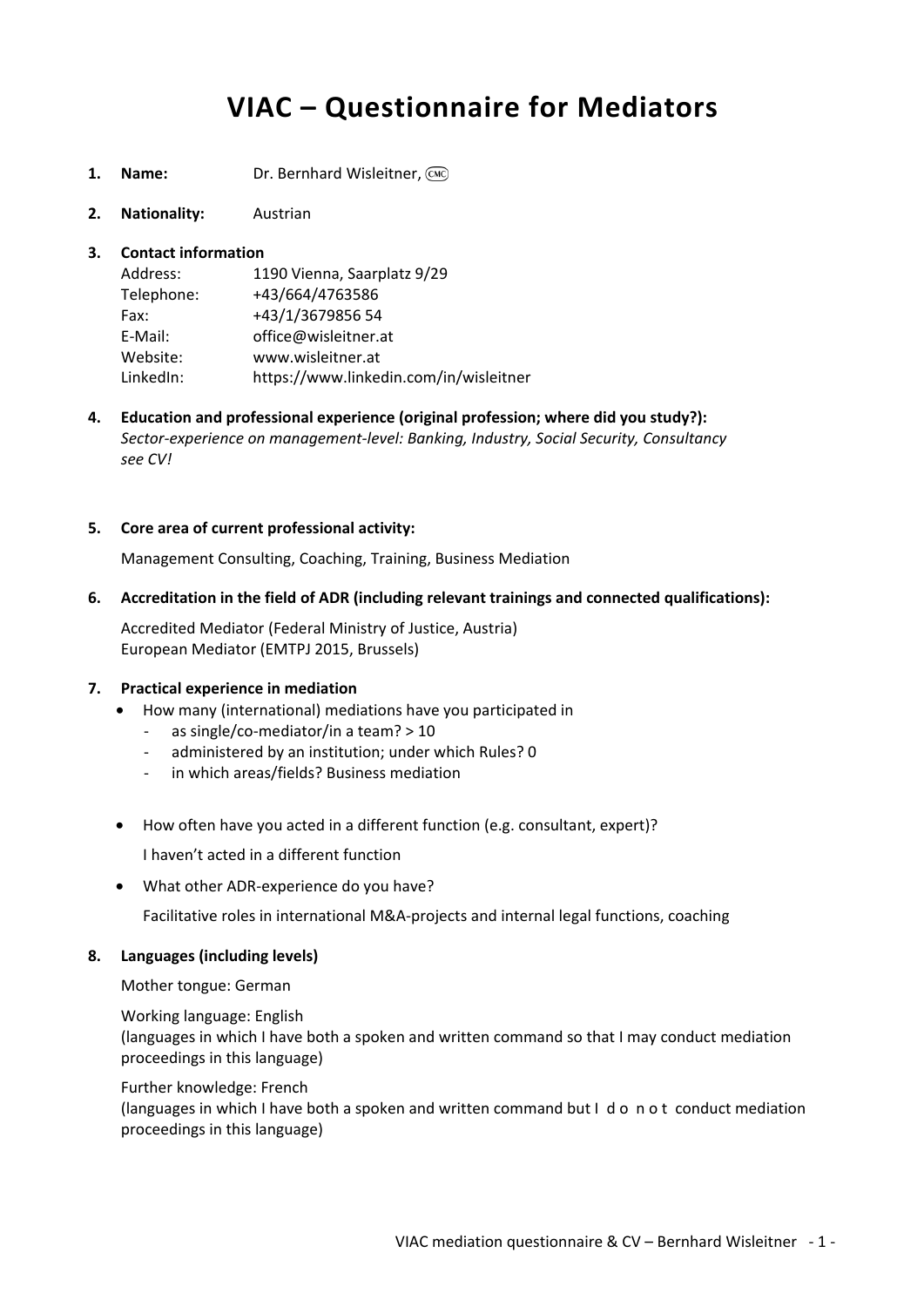#### **9. Style of mediation**

*Where do you see yourself? Please tick box as appropriate or indicate your preferred style.* 



*©* Alexander, Nadja (2011) "The Mediation Meta-Model - the realities of mediation practice," *ADR Bulletin*: Vol. 12: No. 6, Article 5. Available at: http://epublications.bond.edu.au/adr/vol12/iss6/5; *see also here for a detailed description of the 6 mediation styles.* 

#### **10. Please describe aspects of your personality which could be interesting to clients you are going to mediate; what would former clients emphasize in your work?**

empathy – being able to understand parties in their roles, feelings and possible target conflicts adaptability to different personalities, social and cultural constellations analytical skills for complex situations neutrality with equidistant approach

#### **11. Publications and other activities in ADR related matters (e.g. training sessions, seminars, conferences, articles and others):**

Seminar: Mediation & Business Coaching

#### **12. Memberships in mediation institutions / functions in mediation institutions/organizations:**

Association for International Arbitration Österreichischer Bundesverband für Mediation Experts Group Wirtschaftsmediation (WKO)

#### **13. Special expertise or specializations (***please list a maximum of three***) in your ADR-practice:**

Business-process related disputes, IT and workplace

#### **14. Soft Skills (e.g. intercultural competences):**

value-oriented self-reflected actively listening patient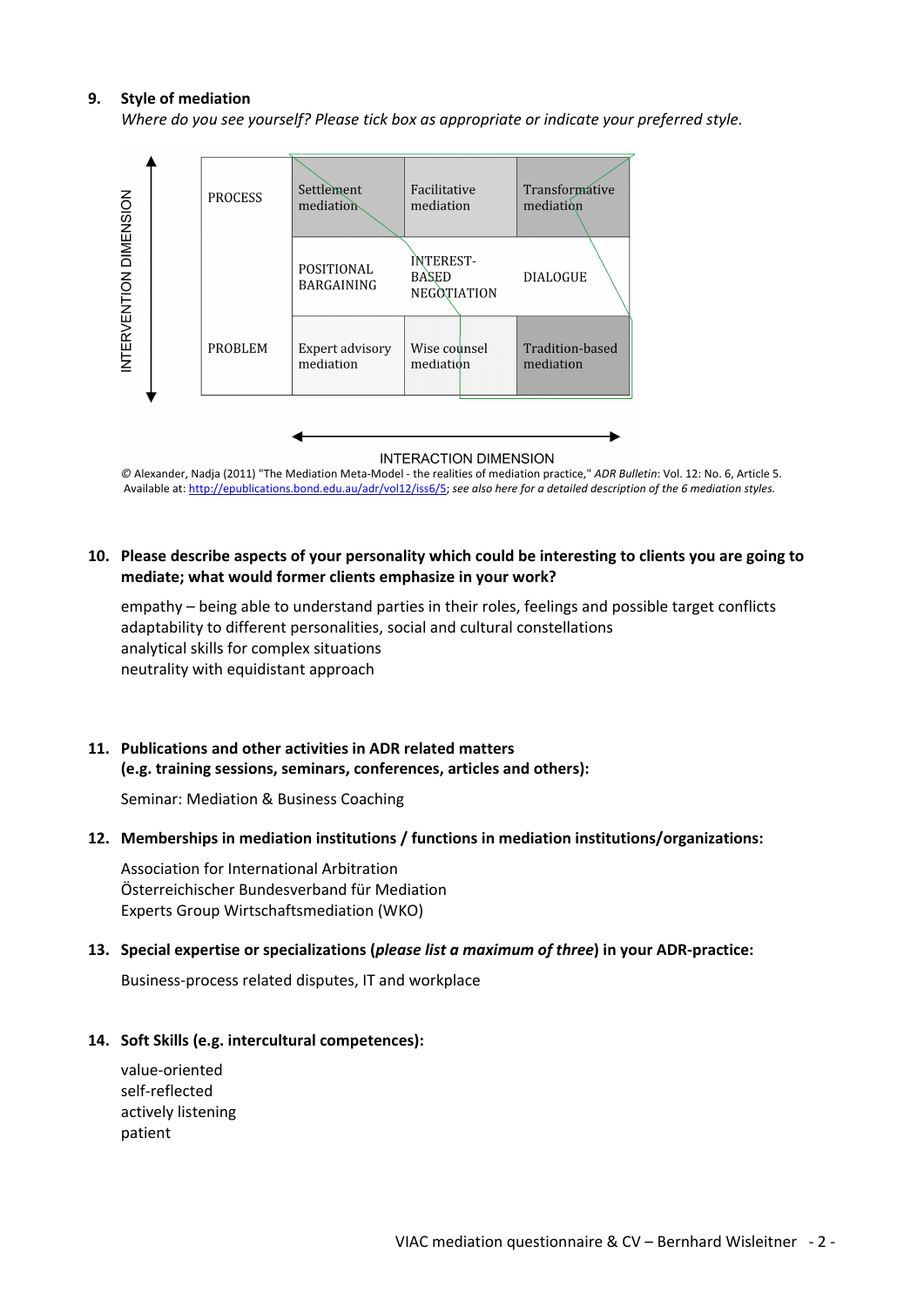# **15. How do you ensure your professional quality (e.g. coaching, practice supervision, etc?**

Regular training, supervision and intervision

# **16. Date of birth: March 9th, 1963**

I have completed this questionnaire to the above to the best of my knowledge and believe it is accurate. I understand that the above information will be used for VIAC's internal use and may be given to interested persons or may be published on VIAC's website.

Date and signature

Vienna, February 2017

Wirk